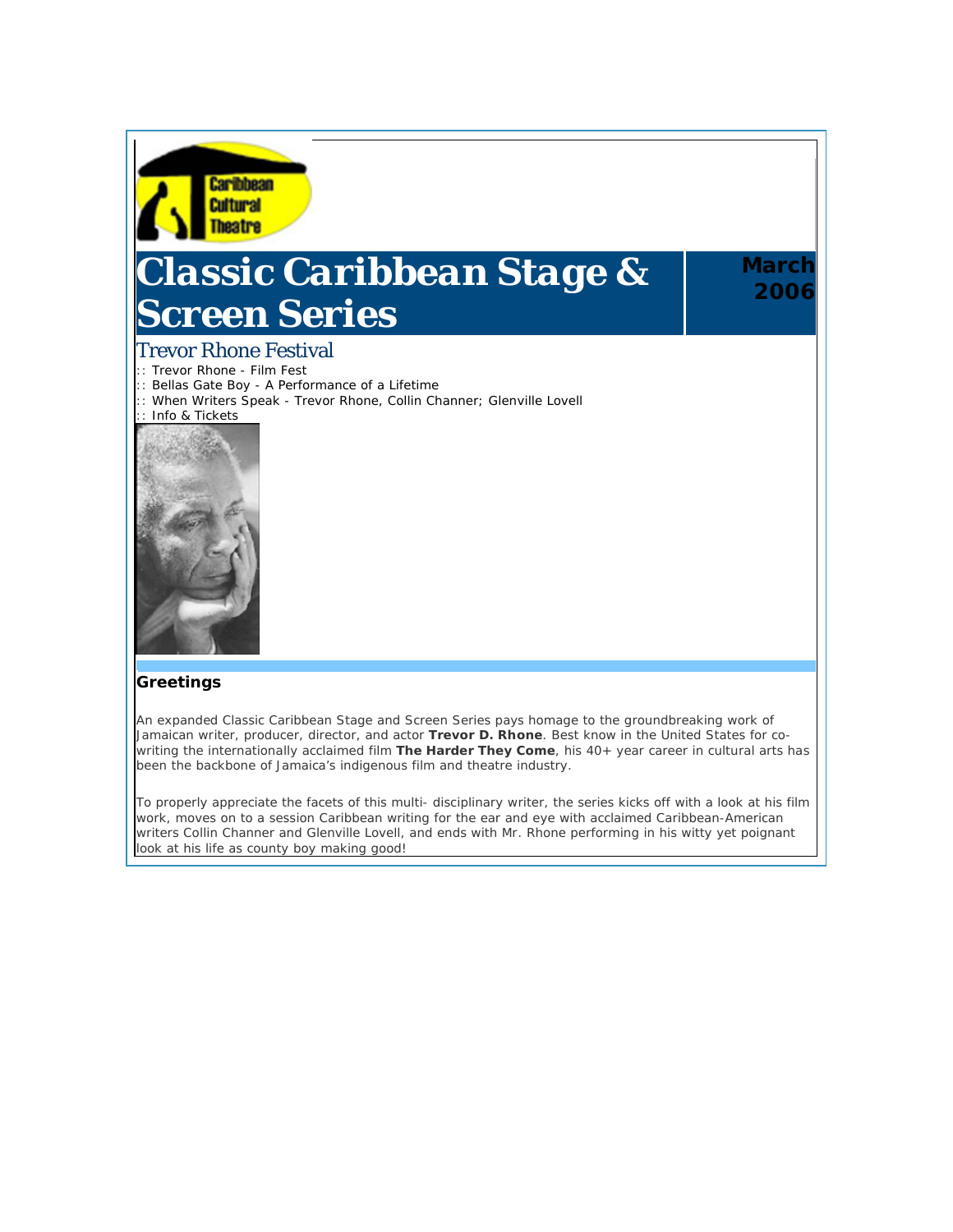#### **Trevor Rhone - Film Fest** *Saturday, March 18, 2005*

**Spike Lee Screening Room Long Island University, Brooklyn Campus** One University Plaza, Brooklyn, NY (corner



Dekalb Ave & Flatbush Ave Ext)

**12:30pm Opening "Beach Party" Reception** – Sponsored by Grace Kennedy Foods (USA)

**1:00pm Smile Orange** (1974) Written and Directed by: Trevor Rhone. Starring: Carl Bradshaw, Glen Morrision

**3:15pm Milk & Honey** (1988) Written by: Trevor Rhone, Glen Slazman. Directed by: Rebecca Yeates. Starring: Josette Simon, Lyman Ward

**5:30pm One Love** (2003) Written by: Trevor Rhone. Directed by: Rick Elgood, Don Letts. Starring: Ky-Mani Marley, Cherine Anderson (discussion with Trevor Rhone to follow)

**7:30pm Tropical Rhythm Session** - Sponsored by Grace Kennedy Financial Services

**8:00pm The Harder They Come** (1973) Written by: Trevor Rhone, Perry Henzell. Directed by: Perry Henzell. Starring: Jimmy Cliff, Carl Bradshaw (discussion with Trevor Rhone to follow)

Adm.: \$10 per screening (Senior/student/group rates available)

Info: (718)-783-8345. 212-352-3101 theatermania.com

Festival sponsored in part by: Air Jamaica, Western Union

#### **Bellas Gate Boy - A Performance of a Lifetime** *Wednesday, March 22, 2006 - 7pm*

**St. Johns University Marillac Auditorium**  8000 Utopia Pkwy, Jamaica, NY

Trevor Rhone weaves a compelling, witty, and poignant tale in this autobiographical account of his path from a rural community to the heights of fame as the preeminent Jamaican dramatist of his generation.

St. John's University Office of the Provost, the Multicultural Advisory Committee, Committee on Latin American and Caribbean Studies, and various student organizations host this community performance.

Info: St. Johns University (718) 990- 1869 Caribbean Cultural Theatre (718) 783-8345



**TREVOR RHONE FILM FEST Saturday, March 18th**  Spike Lee Screening Room Long Island University, Brooklyn Campus One University Plaza, Brooklyn, NY (corner Dekalb Ave & Flatbush Ave Ext) Adm: \$10 per screening (Senior/student/group rates available) theatermania.com 212-352-3101